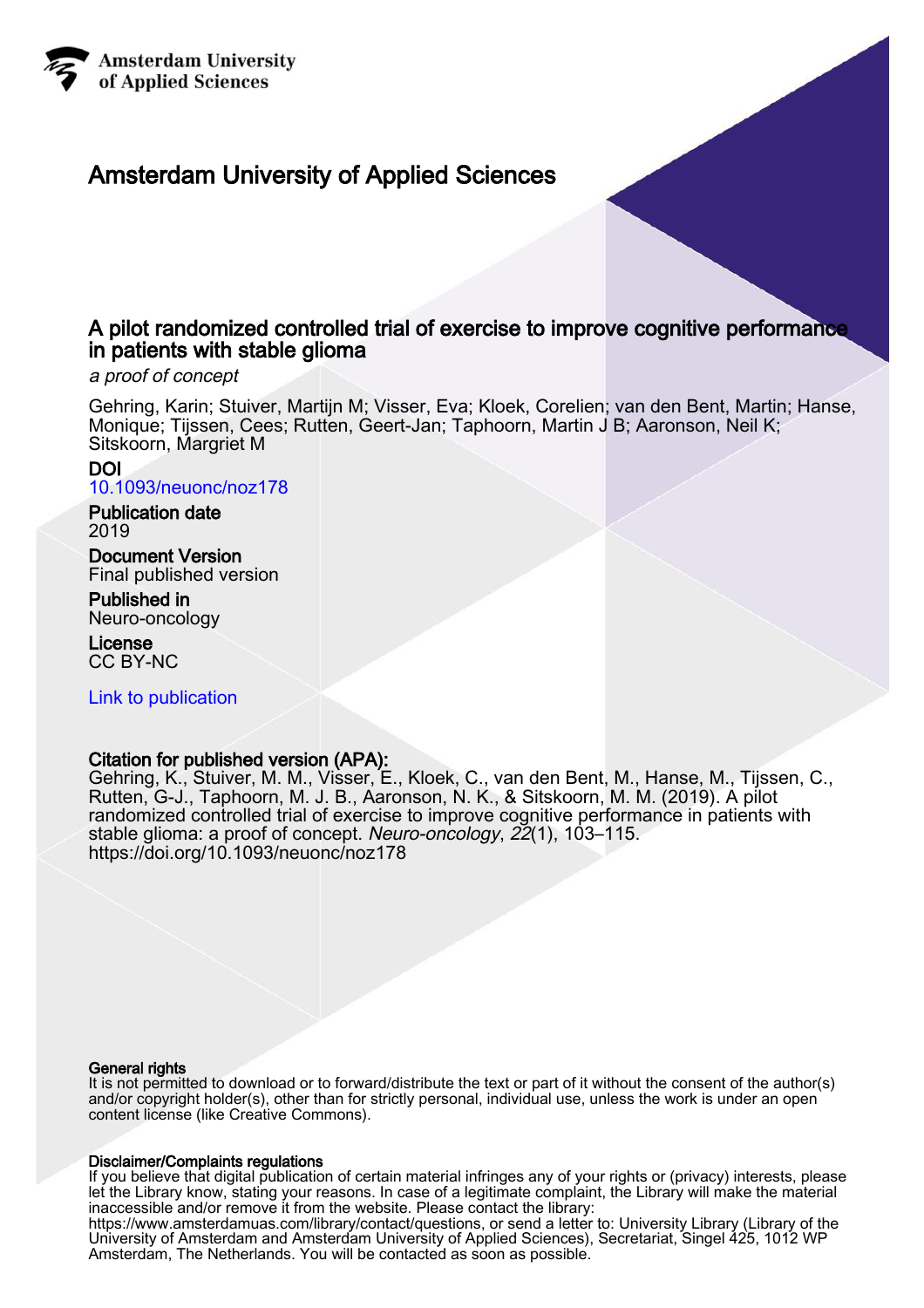Downloaded from https://academic.oup.com/neuro-oncology/advance-article-abstract/doi/10.1093/neuonc/noz178/5637916 by guest on 25 November 2019 Downloaded from https://academic.oup.com/neuro-oncology/advance-article-abstract/doi/10.1093/neuonc/noz178/5637916 by guest on 25 November 2019

XX(XX), 1–13, 2019 | doi:10.1093/neuonc/noz178 | Advance Access date 22 November 2019

# **A pilot randomized controlled trial of exercise to improve cognitive performance in patients with stable glioma: a proof of concept**

### **Karin Gehring, Martijn M. Stuiver, Eva Visser, Corelien Kloek, Martin van den Bent, Monique Hanse, Cees Tijssen, Geert-Jan Rutten, Martin J. B. Taphoorn, Neil K. Aaronson, and Margriet M. Sitskoorn**

*Department of Neurosurgery, Elisabeth-TweeSteden Hospital, Tilburg, the Netherlands (K.G., M.H., G.J.R.); Department of Cognitive Neuropsychology, Tilburg University, Tilburg, the Netherlands (K.G., M.M.Si.); Center for Quality of Life, Netherlands Cancer Institute, Amsterdam, the Netherlands (M.M.St.); ACHIEVE, Faculty of Health, Amsterdam University of Applied Sciences, Amsterdam, the Netherlands (M.M.St.); Trauma TopCare, Elisabeth-TweeSteden Hospital, Tilburg, the Netherlands (E.V.); Research Group Innovation of Human Movement Care, HU University of Applied Sciences Utrecht, Utrecht, the Netherlands (C.K.); Brain Tumor Center at Erasmus MC Cancer Institute, Rotterdam, the Netherlands (M.vd.B.); Department of Neurology, Elisabeth-TweeSteden Hospital, Tilburg, the Netherlands (C.T.); Department of Neurology, Leiden University Medical Center, Leiden, the Netherlands (M.J.B.T.); Department of Neurology, Haaglanden Medical Center, The Hague, the Netherlands (M.J.B.T.); Division of Psychosocial Research and Epidemiology, The Netherlands Cancer Institute, Amsterdam, the Netherlands (N.K.A.)*

**Corresponding Author:** Karin Gehring, PhD, Tilburg University, Department of Cognitive Neuropsychology – room S 219, Prof. Cobbenhagenlaan 225, PO Box 90153 - 5000 LE Tilburg - The Netherlands ([k.gehring@uvt.nl\)](mailto:k.gehring@uvt.nl?subject=).

### **Abstract**

Ņ

**Background.** Patients with glioma often suffer from cognitive deficits. Physical exercise has been effective in ameliorating cognitive deficits in older adults and neurological patients. This pilot randomized controlled trial (RCT) explored the possible impact of an exercise intervention, designed to improve cognitive functioning in glioma patients, regarding cognitive test performance and patient-reported outcomes (PROs).

**Methods.** Thirty-four clinically stable patients with World Health Organization grades II/III glioma were randomized to a home-based remotely coached exercise group or an active control group. Patients exercised 3 times per week for 20–45 minutes, with moderate to vigorous intensity, during 6 months. At baseline and immediate follow-up, cognitive performance and PROs were assessed with neuropsychological tests and questionnaires, respectively. Linear regression analyses were used to estimate effect sizes of potential between-group differences in cognitive performance and PROs at 6 months. **Results.** The exercise group (*n =* 21) had small- to medium-sized better follow-up scores than the control group (*n =* 11) on several measures of attention and information processing speed, verbal memory, and executive function, whereas the control group showed a slightly better score on a measure of sustained selective attention. The exercise group also demonstrated small- to medium-sized better outcomes on measures of self-reported cognitive symptoms, fatigue, sleep, mood, and mental health–related quality of life.

**Conclusions.** This small exploratory RCT in glioma patients provides a proof of concept with respect to improvement of cognitive functioning and PROs after aerobic exercise, and warrants larger exercise trials in brain tumor patients.

### **Key Points**

- 1. Proof of concept: Exercise may improve cognitive function in glioma patients.
- 2. Exercise may benefit patient-reported outcomes in glioma patients.
- 3. Larger trials of exercise for cognitive improvement in glioma patients are warranted.

© The Author(s) 2019. Published by Oxford University Press on behalf of the Society for Neuro-Oncology. This is an Open Access article distributed under the terms of the Creative Commons Attribution Non-Commercial License (http://creativecommons.org/licenses/by-nc/4.0/), which permits non-commercial re-use, distribution, and reproduction in any medium, provided the original work is properly cited. For commercial re-use, please contact journals.permissions@oup.com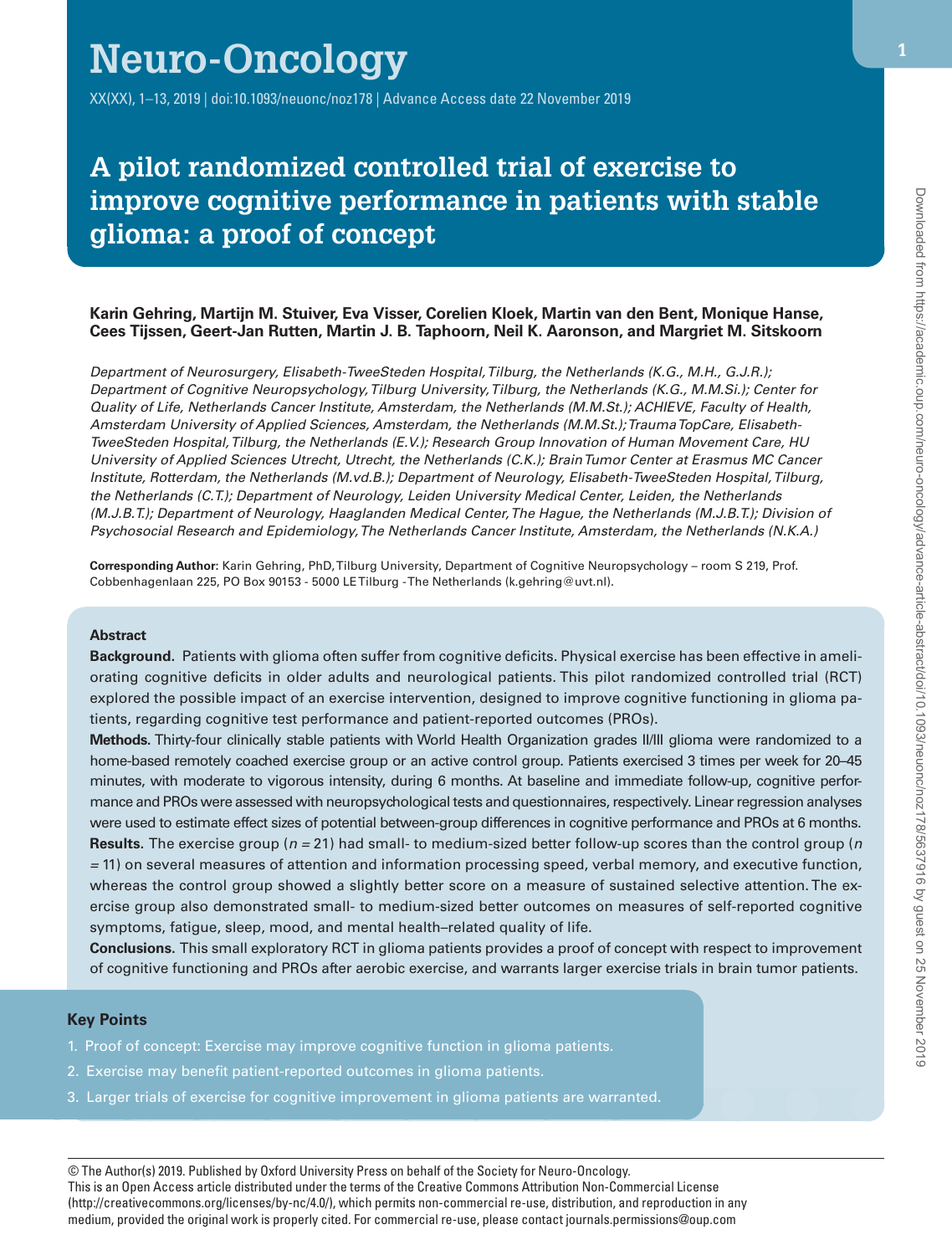### **Importance of the Study**

Few efforts have been undertaken to ameliorate the cognitive impairment in glioma patients despite patients' relatively young age and rather favorable prognosis. Physical exercise has been effective in ameliorating cognitive deficits in older individuals and neurological patients and in improving quality of life of cancer patients. Therefore, exercise is a promising intervention that may address multiple brain cancer symptoms, including cognitive impairment. We conducted a small RCT of a 6-month home-based remotely coached

After initial medical treatment, many patients with lowergrade glioma at first glance seem to live free from neurological symptoms for years until the disease progresses. However, they may suffer from deficits in various cognitive domains, including attention, memory, executive functioning, and language, which primarily result from the tumor and its treatment.<sup>1,2</sup> Although in most cases the cognitive deficits, as determined by neuropsychological tests, are mild or moderate, they can substantially impact patients' lives. In particular during the progression-free period, these relatively young patients experience the effects of their cognitive impairment when they attempt to resume normal family, work, and social activities. Only few studies have evaluated interventions aimed at amelioration of cognitive impairment in patients with brain tumors. These have included behavioral interventions, such as cognitive rehabil-

Research has indicated that physical exercise can be effective in delaying or ameliorating cognitive decline, in particular in healthy individuals and those suffering from dementia, but also in other patients with neurological disorders and, as most recently described, in patients with breast cancer.<sup>4-7</sup> Several neuroplastic mechanisms have been reported to be involved in exercise-related improvement (or maintenance) of brain/cognitive func-tion.<sup>[4,](#page-12-3)[8,](#page-12-4)[9](#page-12-5)</sup> These include enhancement of angiogenesis, synaptogenesis and neurogenesis, upregulation of neurotrophic factors, such as brain-derived neurotrophic factor, and anti-inflammatory effects.<sup>4,[8,](#page-12-4)[9](#page-12-5)</sup>

itation, and pharmacological approaches.<sup>[3](#page-12-2)</sup>

Very recently, researchers have begun to explore exercise interventions in single-arm studies with small samples of patients with brain tumors. These studies have demonstrated safety and feasibility and have provided indications of improvements on measures of well-being.<sup>10-12</sup> Interestingly, a recent crossover study on exercise for the improvement of neural recovery in 28 pediatric survivors of brain tumors demonstrated exercise-related increase of white matter integrity and hippocampal volume, and associated improvements in reaction time.<sup>13</sup>

Recently, we published the first findings on feasibility and intermediate outcomes in a small pilot randomized controlled trial (RCT) of an exercise intervention specifically aimed at the improvement (or maintenance) of cognitive functions in patients with lower-grade glioma. The 6-month, home-based intervention, including 3 aerobic

aerobic exercise program that specifically aimed for amelioration of cognitive deficits in glioma patients. In a previous feasibility evaluation in the sample of motivated patients, adherence and patient satisfaction were good. Although statistical testing was limited by small groups, the current study provides a proof of concept regarding physical fitness, cognitive test performance and cognitive symptoms, fatigue, sleep, mood, and quality of life. This study provides practical suggestions for future larger exercise trials in brain tumor patients.

exercise sessions per week with distant monitoring by a physical therapist, was found to be feasible in a group of motivated patients[.14](#page-12-7) Patients adhered, on average, to 79% of the prescribed training sessions, and their experiences were positive. At 6 months follow-up, the exercise group showed larger improvements in aerobic fitness (volume of peak oxygen uptake [VO<sub>2</sub> peak]<sup>1</sup>: +158.9 mL/min; 95% CI: −44.8 to 362.5) compared with the control group.

The study also included a battery of neuropsychological tests and patient-reported outcome (PRO) measures. Here, we evaluate indications of effects of the program at the group and individual level on cognitive performance scores of attention, memory, and executive function and at the group level on PROs (cognitive symptoms, fatigue, sleep, mood, and quality of life).

# **Patients and Methods**

### Study Design

The study was designed as a pilot RCT, in which 60 patients would be allocated in a 2:1 ratio to a 6 months of exercise intervention or a waiting-list control group. Treatment allocation was done by a computer program ( $ALEA<sup>15</sup>$  $ALEA<sup>15</sup>$  $ALEA<sup>15</sup>$ ), using a minimization procedure<sup>16</sup> that balanced groups on age (<40, 40–50, >50), education (lower, higher), World Health Organization (WHO) tumor grade (II, III), disease duration  $\left($  <5,  $\geq$ 5 y), relative VO<sub>2</sub> classification (recreational physical activity, sedentary<sup>17</sup>) and performance on the letter-digit substitution task ( $\leq 43$ , >43<sup>18</sup>). Assessments of cardiorespiratory fitness, cognitive performance, and PROs were conducted before randomization and after 6 months. As the objective of this small exploratory study was not to test hypotheses, we evaluated effect sizes for group level comparisons.

Approval was obtained from the medical ethics committee Brabant, Netherlands (file NL44024.008.13). The trial was registered with [www.clinicaltrials.gov](http://www.clinicaltrials.gov): NCT02303938. All patients provided written informed consent.

<span id="page-2-0"></span> $1$ VO<sub>2</sub> peak was determined as the highest value of oxygen uptake achieved during a maximal incremental cycle ergometer test, and reflects the current aerobic capacity.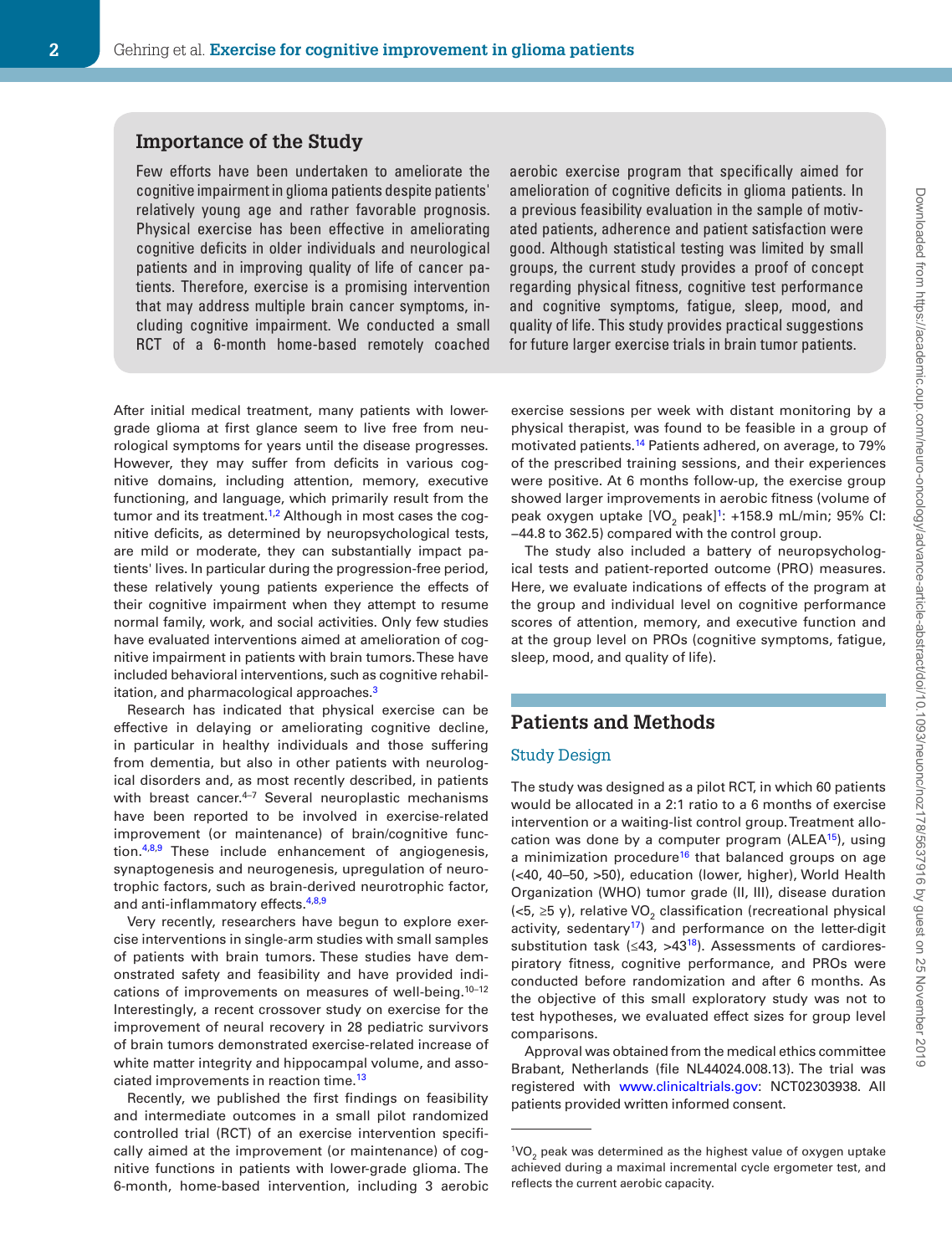# Participants

Patients were recruited from September 2013 until December 2014 from 3 Dutch hospitals: Elisabeth-TweeSteden Hospital Tilburg, Haaglanden Medical Center The Hague, and Erasmus Medical Center Rotterdam. Based on historical patient census data from these centers, we anticipated being able to recruit 60 patients into the study in the time available.

Adult patients were eligible for participation if they had: (i) histologically proven or presumed WHO grade II glioma or (ii) anaplastic (grade III) glioma and were clinically stable for a minimum of 6 months prior to study entry as determined by MRI. Other inclusion criteria were: a selfreported low or moderate level of physical activity (ie, less than 20 minutes of vigorous exercise on fewer than 3 days per week), access to the internet, basic fluency in the Dutch language, interest to participate in the physical exercise program, and a  $VO<sub>2</sub>$  peak, as assessed with maximal cardiopulmonary exercise testing (CPET), within the range of sedentary or recreationally active reference groups.<sup>[17](#page-12-10)</sup>

Exclusion criteria were: anti-tumor treatment (ie, surgery, radiotherapy, chemotherapy, corticosteroids) within 6 months prior to study entry, use of beta-blockers, psychiatric or severe cognitive problems that would preclude program participation, and presence of comorbid conditions that contraindicate exercise without face-to face supervision as assessed with the Physical Activity Readiness Questionnaire (PAR- $Q$ )<sup>19</sup> or as judged by the sports physician based on CPET.

### Procedures

For a detailed description of study procedures, see Gehring et al.<sup>14</sup> Briefly, patients who were medically eligible received a study information letter from their physician and a reply card to indicate permission to be approached by the study team. Interested patients received a phone call to explain study procedures and to screen for physical activity level and safety of the exercise. Interested and eligible patients provided informed consent, underwent neuropsychological assessment (NPA) at their homes, and received questionnaires on PROs to be completed and returned by mail. Subsequently, patients were invited to undergo CPET at one of the 4 sports medical centers involved in the study.

Patients who were eligible according to all criteria were randomized and informed about their allocation by phone. After 6 months, NPA, PRO assessments, and CPETs were repeated. Neither patients nor assessors were blinded to group allocation, except for the sports physicians performing the CPETs. The decision to halt participation in case of progressive disease was left up to the patient and the treating physician.

### Physical Exercise Intervention

The home-based, remotely coached intervention comprised 3 aerobic training sessions per week for a period of 6 months. Based on their baseline level of cardiorespiratory fitness and exercise tolerance, patients received an individual home-based exercise prescription regarding

intensity (60–85% of their maximum heart rate) and duration (20 to 45 minutes) of the training sessions from the physical therapist. Exercise duration and intensity were progressed over the months. Patients could choose one or more activities of their own preference (eg, running, cycling, swimming) as long as they could meet the exercise prescription. During the activities, participants wore a training watch with heart rate monitor and Global Positioning System. This watch provided immediate feedback about heart rate and, if applicable, speed and distance, and could be connected to an online platform recording the activities. The physiotherapist could access these data and thereby guide the patients remotely on a weekly basis.

# Waiting-List Control Condition

Patients in the active control group received a motivational brochure in the first week after randomization and at 3 months in which they were advised to maintain an active lifestyle in accordance with the Dutch public health guidelines.<sup>20</sup> They also received bimonthly phone calls during which general questions about their health were asked. This minimum intervention was intended to provide some control for attention effects. After completion of all study assessments, patients in the control group were offered a training watch and a general exercise prescription.

### Outcome Measures

We obtained data on patients' age, sex, and level of education via interview and retrieved clinical information from medical records. We assessed cognitive performance of both study groups at the patients' homes at baseline (NPA1) and after 6 months (NPA2) with a battery of neuropsychological tests of attention, memory, and executive function (see [Table 1\)](#page-4-0). Subsequently, patients in both groups completed several PRO questionnaires on cognitive symptoms, fatigue, sleep, mood, and health-related and aspects of brain cancer-related quality of life (see [Table 1\)](#page-4-0).

# Statistical Methods

Summary statistics for baseline characteristics with respect to sociodemographic and clinical variables, cognitive performance, and PROs were calculated for the 2 groups. In order to facilitate comparisons of the magnitude of group change over time across outcome measures, we standardized all NPA and PRO scores by subtracting the total group baseline mean score from each patient's individual score and dividing this by the total group baseline standard deviation. For this, we used "trimmed" means and standard deviations, by recalculating the baseline mean and standard deviations, leaving out raw scores equating Z scores >  $|3.29|^{39}$  When needed, we recoded scores so that, for all measures, higher Z scores indicate better outcomes. We present changes in Z scores from baseline to follow-up for both groups in bar charts.

No *a priori* level of statistical significance for betweengroup differences in outcome was set, as the objective of this exploratory pilot study with many outcome measures was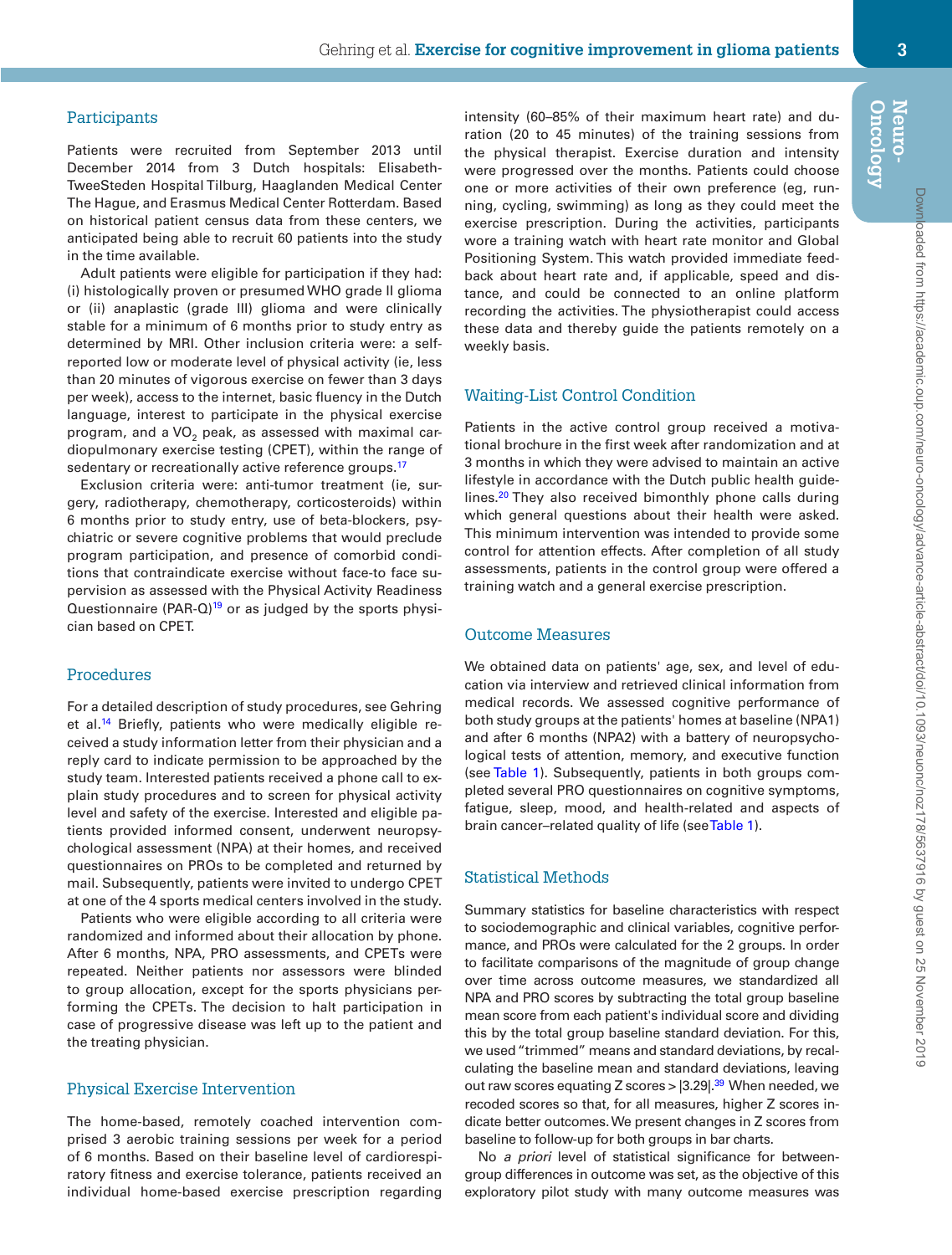#### <span id="page-4-0"></span>**Table 1** NPA and PRO measures at baseline and follow-up

| <b>Cognitive Performance Measures</b>                        |                        |                                                                                                             |                                                                                       |  |
|--------------------------------------------------------------|------------------------|-------------------------------------------------------------------------------------------------------------|---------------------------------------------------------------------------------------|--|
| <b>Test</b>                                                  | Abbreviation           | <b>Scores Used for Analysis (Score or Scale</b><br>Range)                                                   | <b>Domain Measured</b>                                                                |  |
| Attention                                                    |                        |                                                                                                             |                                                                                       |  |
| Stroop Color-Word Test <sup>21-23</sup>                      | SCWT-Int               | Interference-ratio of the additional time<br>needed for Card III relative to Card I (time)<br>and II (time) | Attentional inhibition of a<br>dominant response                                      |  |
| Letter Digit Substitution Test <sup>18</sup> LDST-Read       |                        | 90 Sec Reading (number correct: 0-125)                                                                      | Information processing speed                                                          |  |
|                                                              | <b>LDST-Write</b>      | 90 Sec Writing (number correct: 0-125)                                                                      | Psychomotor and information<br>processing speed                                       |  |
| WAIS-R Digit span <sup>24,25</sup>                           | DS-Forw                | Forward (span: 0-8)                                                                                         | Attention span                                                                        |  |
|                                                              | <b>DS-Backw</b>        | Backward (span: 0-7)                                                                                        | Working memory                                                                        |  |
| Test of Everyday Attention <sup>26</sup>                     | ElevCount-Distr        | Elevator counting with Distraction<br>(number correct: 0-10)                                                | Auditory selective attention<br>and working memory                                    |  |
|                                                              | <b>TelSearch</b>       | Telephone Search task (time per target:<br>$0-\infty$ )                                                     | Sustained selective attention                                                         |  |
|                                                              | <b>TelSearch-Count</b> | Telephone Search while Counting (decre-<br>ment in speed due to 2nd task)                                   | Divided attention                                                                     |  |
| Memory                                                       |                        |                                                                                                             |                                                                                       |  |
| Visual Verbal Learning Test <sup>27</sup>                    | VVLT-T1                | Trial 1 (number correct: 0-15)                                                                              | Immediate verbal recall                                                               |  |
|                                                              | <b>VVLT-Tot</b>        | Total (number correct: 0-75)                                                                                | Verbal learning                                                                       |  |
|                                                              | <b>VVLT-DelRec</b>     | Delayed Recall (number correct: 0-15)                                                                       | Delayed verbal memory                                                                 |  |
| WMS-III Verbal Paired Asso-<br>ciates <sup>24</sup>          | <b>VPA-DiRecA</b>      | Direct Recall List A (number correct: 0-8)                                                                  | Immediate verbal association<br>memory                                                |  |
|                                                              | <b>VPA-TotRec</b>      | Total Recall (number correct: 0-32)                                                                         | Verbal association learning                                                           |  |
|                                                              | <b>VPA-DelRec</b>      | Delayed Recall (number correct: 0-8)                                                                        | Delayed verbal association<br>memory                                                  |  |
| <b>Executive function</b>                                    |                        |                                                                                                             |                                                                                       |  |
| Concept Shifting Test <sup>28,29</sup>                       | CST-Shift              | Additional time needed for CST-C above<br>CST-A and CST-B                                                   | Alternating attention/shifting                                                        |  |
| GIT Letter Fluency <sup>25</sup>                             | <b>GIT-LF</b>          | LF (number correct: $0-\infty$ )                                                                            | Speed and flexibility of verbal<br>thought process                                    |  |
| GIT Category Fluency <sup>30</sup>                           | GIT-CF                 | CF (number correct: $0 - \infty$ )                                                                          | Speed and flexibility of verbal<br>thought process and applica-<br>tion of strategies |  |
| Test of Everyday Attention <sup>26</sup>                     | ElevCount-Rev          | Elevator counting with Reversal (number<br>correct: 0-10)                                                   | Auditory working memory/<br>shifting                                                  |  |
|                                                              |                        | Patient-reported outcome measures                                                                           |                                                                                       |  |
| Questionnaire                                                |                        |                                                                                                             |                                                                                       |  |
| Subjective cognitive functioning                             |                        |                                                                                                             |                                                                                       |  |
| <b>MOS Cognitive Functioning</b><br>Scale <sup>31</sup>      | <b>CFS</b> total       | Total score (6-30)                                                                                          | Subjective cognitive function                                                         |  |
| <b>Cognitive Failure Question-</b><br>naire <sup>32,33</sup> | CFQ total              | Total score (0-100)                                                                                         | Subjective cognitive failures in<br>daily life                                        |  |
| Subjective fatigue and sleep                                 |                        |                                                                                                             |                                                                                       |  |
| <b>Multidimensional Fatigue</b><br>Inventory <sup>34</sup>   | MFI-GF                 | General Fatique (4-20)                                                                                      | General fatigue                                                                       |  |
|                                                              | MVI-PF                 | Physical Fatigue (4-20)                                                                                     | Physical fatigue                                                                      |  |
|                                                              | <b>MVI-RA</b>          | Reduced Activity (4-20)                                                                                     | Reduced activity                                                                      |  |
|                                                              | MVI-RM                 | Reduced Motivation (4-20)                                                                                   | Reduced motivation                                                                    |  |
|                                                              | MVI-MF                 | Mental Fatigue (4-20)                                                                                       | Mental fatigue                                                                        |  |
| <b>Pittsburgh Sleep Quality</b><br>Index <sup>35</sup>       | PSQI total             | Total score (0-21)                                                                                          | Quality of sleep                                                                      |  |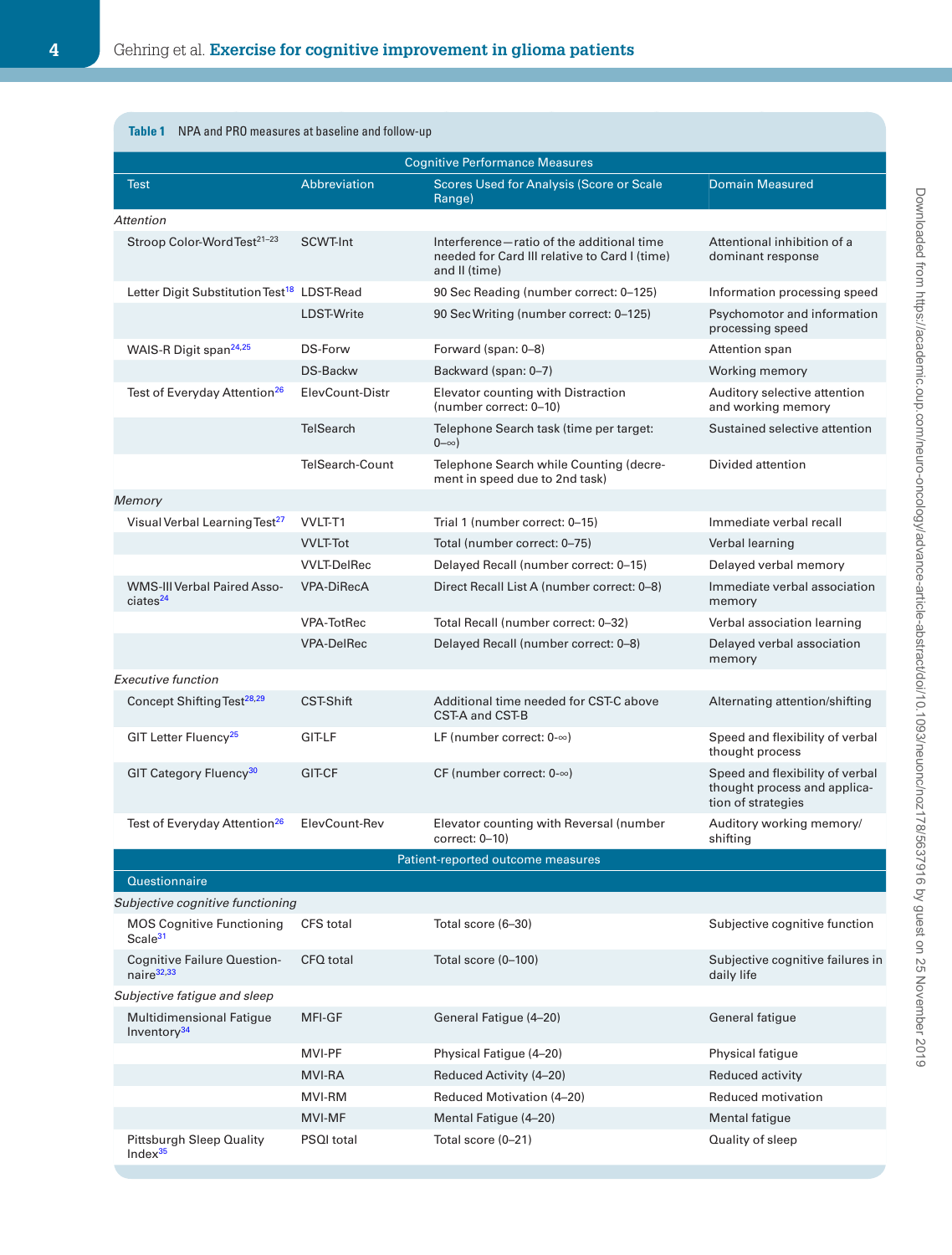**Oncology Neuro-**

**Table 1** Continued

| Patient-reported outcome measures                         |              |                                                    |                                                |  |
|-----------------------------------------------------------|--------------|----------------------------------------------------|------------------------------------------------|--|
| Questionnaire                                             | Abbreviation | Scores Used for Analysis (Score or Scale<br>Range) | <b>Domain Measured</b>                         |  |
| Mood                                                      |              |                                                    |                                                |  |
| Profile of Mood States <sup>36</sup>                      | POMS total   | Total score (22-120)                               | Mood                                           |  |
| Quality of life                                           |              |                                                    |                                                |  |
| Brain-cancer specific HRQL<br>questionnaire <sup>37</sup> | QLQ-BN20 FU  | Future Uncertainty (0-12)                          | Brain-cancer specific future<br>uncertainty    |  |
|                                                           | QLQ-BN20 VD  | Visual Disorder (0-9)                              | Brain-cancer specific visual<br>disorder       |  |
|                                                           | OLO-BN20 MD  | Motor Dysfunction (0-9)                            | Brain-cancer specific motor<br>dysfunction     |  |
|                                                           | QLQ-BN20 CD  | Communication Deficit (0-9)                        | Brain-cancer specific<br>communication deficit |  |
| MOS Short-Form 3638                                       | SF-36 PCS    | Physical Component Scale (0-100)                   | Mental health-related quality<br>of life       |  |
|                                                           | SF-36 MCS    | Mental Component Scale (0-100)                     | Physical health-related quality<br>of life     |  |
|                                                           |              |                                                    |                                                |  |

∞: no upper limit.

**Abbreviations:** GIT, Groningen Intelligence Test. HRQL, health-related quality of life. MOS, Medical Outcomes Study. WAIS-R, Wechsler Adult Intelligence Scale–Revised. WMS-III, Wechsler Memory Scale III.

not to test a prespecified hypothesis. Instead, we present 95% confidence intervals (CIs) around estimates to indicate their precision and effect sizes for all group level comparisons. SPSS v24.0.0.0 was used for all group level comparisons.

### *Analyses of between-group differences in cognitive performance and PROs*

As the primary approach to assessing potential intervention effects, we used linear regression analyses for all NPA and PRO scores at 6 months, including baseline scores as covariates. When an extreme baseline or follow-up Z score  $(Z > |3.29|)$  resulted in violation of an assumption, the outlier score was replaced by the less extreme value of [3.29].<sup>39</sup> If the subsequent model met its assumptions, this value was used in the group level analyses.

Due to the standardization of scores, the beta coefficients of the regression analyses (ie, the between-group differences in outcome) are equal to Glass's delta effect sizes. Effect sizes ≥0.2 were considered small, between 0.50 and 0.79 medium, and ≥0.8 large. Results are reported in the text when effect sizes were ≥0.2.

#### *Analyses of individual reliable cognitive change*

Reliable change indices (RCIs) for all individual patients were calculated for changes in all NPA raw scores. A regression-based RCI<sup>40</sup> was employed, which takes common methodological confounds resulting from repeated neuropsychological testing into account, such as practice effects and imperfect test-retest reliabilities. We used neuropsychological data from the non-intervention control group from our previous RCT on cognitive rehabilitation to determine practice effects and test-retest reliabilities<sup>41,[42](#page-12-29)</sup> for the interval from baseline to about 8 months follow-up. This non-intervention control group included 63 cross-sectionally recruited low-grade and anaplastic glioma patients. Extreme individual scores of patients from the current study were not replaced by alternative values in the calculations of their RCIs.

Individual change was defined by RCI values exceeding ±1.645 (corresponding with a 90% CI). The numbers of patients with reliably improved, declined, or nonchanged performance were compared between groups for each NPA variable. Standardized residuals were calculated, whereby values exceeding  $\pm 1.5$  were used as cutoff for disproportionate distributions.

# **Results**

### Patient Recruitment and Retention

Thirty-four of 136 invited patients (25%) were recruited and allocated to the exercise  $(N = 23)$  or the control  $(N = 11)$ group. [Fig. 1](#page-6-0) displays detailed information on recruitment and retention. A more detailed description of reasons for non-participation can be found in Gehring et al.<sup>[14](#page-12-7)</sup>

Two patients dropped out of the exercise group. There was no attrition in the control group before NPA2. In addition, one exercise group patient did not return self-report questionnaires. All control group patients returned completed questionnaires.

### Baseline Characteristics

The patients in the intervention group (*n =* 21) and control group (*n =* 11) with complete NPA1 and NPA2 data were comparable with respect to baseline sociodemographic,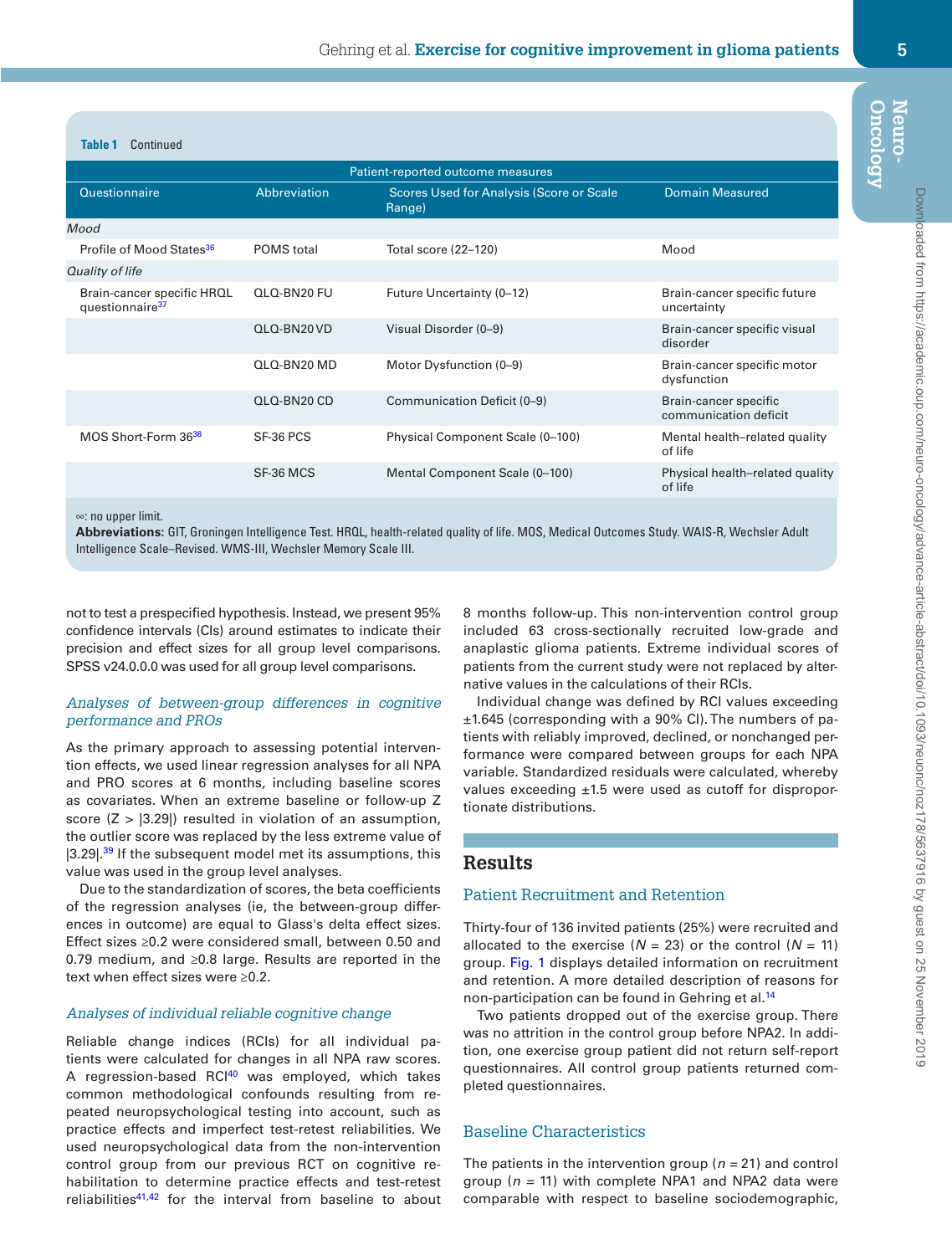<span id="page-6-0"></span>

clinical, and physical fitness characteristics ([Table 2\)](#page-7-0). As the exercise group dropouts included one patient with a grade II and one with a grade III astrocytoma, there was a slightly higher proportion of grade II astrocytoma in the final intervention group. For a small majority of cognitive tests, performance at baseline was somewhat better for the exercise group, while baseline PRO scores were some-what better for the control group [\(Supplementary Table 1\)](http://academic.oup.com/neuro-oncology/article-lookup/doi/10.1093/neuonc/noz178#supplementary-data).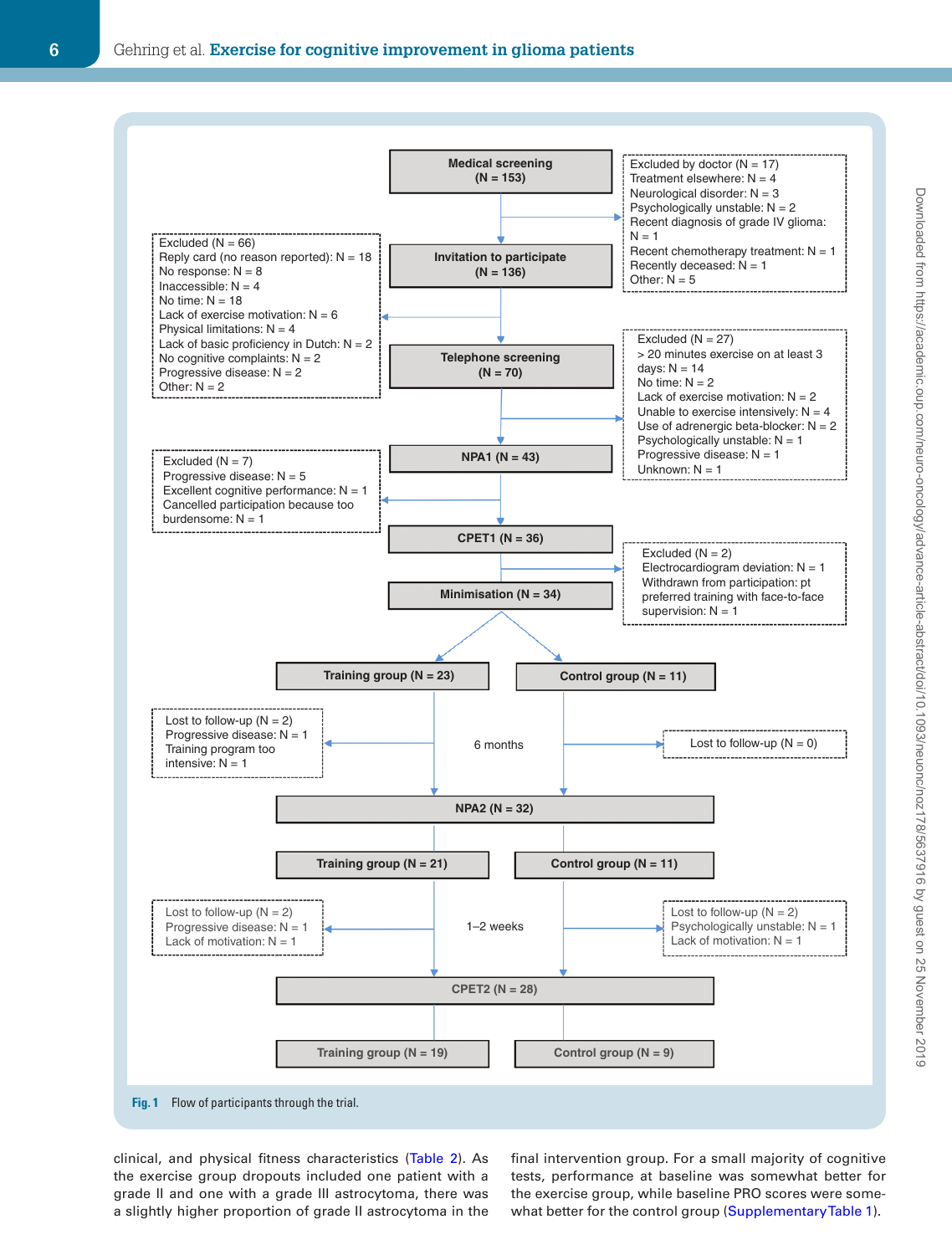<span id="page-7-0"></span>

|                                                            | <b>Table 2</b> Baseline characteristics of participants with complete NPA1 and NPA2 data |                            |  |  |  |  |
|------------------------------------------------------------|------------------------------------------------------------------------------------------|----------------------------|--|--|--|--|
| Characteristic                                             | Exercise Group $(N = 21)$                                                                | Control Group ( $N = 11$ ) |  |  |  |  |
| Age, y                                                     |                                                                                          |                            |  |  |  |  |
| mean (SD)                                                  | 49.2 (8.9)                                                                               | 48.0 (11.9)                |  |  |  |  |
| Female, $n$ (%)                                            | 12(57)                                                                                   | 6(55)                      |  |  |  |  |
| Education, n (%)                                           |                                                                                          |                            |  |  |  |  |
| low                                                        | 2(10)                                                                                    | 0(0)                       |  |  |  |  |
| middle                                                     | 9(43)                                                                                    | 6(55)                      |  |  |  |  |
| high                                                       | 10(47)                                                                                   | 5(46)                      |  |  |  |  |
| WHO tumor grade, $n$ (%)                                   |                                                                                          |                            |  |  |  |  |
| $\mathbf{H}$                                               | 15(71)                                                                                   | 6(55)                      |  |  |  |  |
| III                                                        | 6(29)                                                                                    | 5(46)                      |  |  |  |  |
| Tumor histology, n (%)                                     |                                                                                          |                            |  |  |  |  |
| astrocytoma                                                | 6(29)                                                                                    | 5(46)                      |  |  |  |  |
| oligodendroglioma                                          | 12(57)                                                                                   | 5(46)                      |  |  |  |  |
| oligoastrocytoma                                           | 3(14)                                                                                    | 1(9)                       |  |  |  |  |
| Disease duration, y                                        | 7.6(5.0)                                                                                 | 8.5(8.6)                   |  |  |  |  |
| mean (SD)                                                  |                                                                                          |                            |  |  |  |  |
| Left hemisphere, $n$ (%)                                   | 10(48)                                                                                   | 4(36)                      |  |  |  |  |
| Surgery, n (%)                                             |                                                                                          |                            |  |  |  |  |
| biopsy                                                     | 2(10)                                                                                    | 1(9)                       |  |  |  |  |
| resection                                                  | 19 (90)                                                                                  | 9(82)                      |  |  |  |  |
| Chemotherapy, n (%)                                        | 8(38)                                                                                    | 4(36)                      |  |  |  |  |
| Radiotherapy, $n$ (%)                                      | 12(57)                                                                                   | 5(46)                      |  |  |  |  |
| Epilepsy, $n$ (%)                                          | 15(71)                                                                                   | 8(73)                      |  |  |  |  |
| Anti-epileptic drugs, n (%)                                | 12(57)                                                                                   | 6(55)                      |  |  |  |  |
| VO <sub>2</sub> peak classification, <sup>17</sup> $n$ (%) |                                                                                          |                            |  |  |  |  |
| recreational (versus sedentary)                            | 4(19)                                                                                    | 1(9)                       |  |  |  |  |
| LDST-Write, <sup>18</sup> number correct, mean<br>(SD)     | 43.4 (11.9)                                                                              | 43.4 (10.0)                |  |  |  |  |

### Results of Analyses of Between-Group Differences in Cognitive Performance

One patient in the control group had an extremely low Z score for baseline TelSearch and another patient in this group for follow-up CST-Shift, resulting in violation of the regression assumptions. These scores were replaced by −3.29, which resolved the issue.

[Fig. 2](#page-8-0) displays within-group Z score changes in bar charts. Mean or median baseline and follow-up standardized scores, within-group changes therein, and 95% CIs can be found in [Supplementary Table 1](http://academic.oup.com/neuro-oncology/article-lookup/doi/10.1093/neuonc/noz178#supplementary-data). [Table 3](#page-9-0) shows that, for attention, the exercise group had higher follow-up scores than the control group on measures of attentional inhibition (SCWT-Int), of attention span (DS-Forw) and of auditory selective attention and working memory (ElevCount-Distr), both with a medium effect size. In addition, the exercise group performed slightly better than the control group on a measure of information processing speed (LDST-Read). However, we also observed a small benefit for the control group on a measure of sustained selective attention (TelSearch). For memory, there was a small difference in favor of the exercise group for immediate verbal recall (VVLT-T1). Finally, the exercise group had higher follow-up scores on 2 measures of executive function: auditory working memory (ElevCount-Rev) and alternating attention (CST-Shift), with small effect sizes.

### Individual Change in Cognitive Performance Over Time

For a measure of auditory selective attention and working memory (ElevCount-Distr) and for a measure of attentional inhibition (SCWT-Int), disproportionally more patients with reliably declined scores (RCIs < -1.645) were found in the control group than in the exercise group (see [Supplementary Table 2\)](http://academic.oup.com/neuro-oncology/article-lookup/doi/10.1093/neuonc/noz178#supplementary-data). However, for the measure of sustained selective attention [TelSearch], fewer patients declined in the control group (including one patient with the extremely low baseline score) than in the exercise group.

Five (24%) participants in the exercise group versus 2 (18%) in the control group showed a reliable improvement on 2 or more cognitive measures (see [Table 4](#page-9-1)). A reliable decline on 2 or more measures was observed for 4 (19%) exercise group participants, versus 3 (27%) control group participants.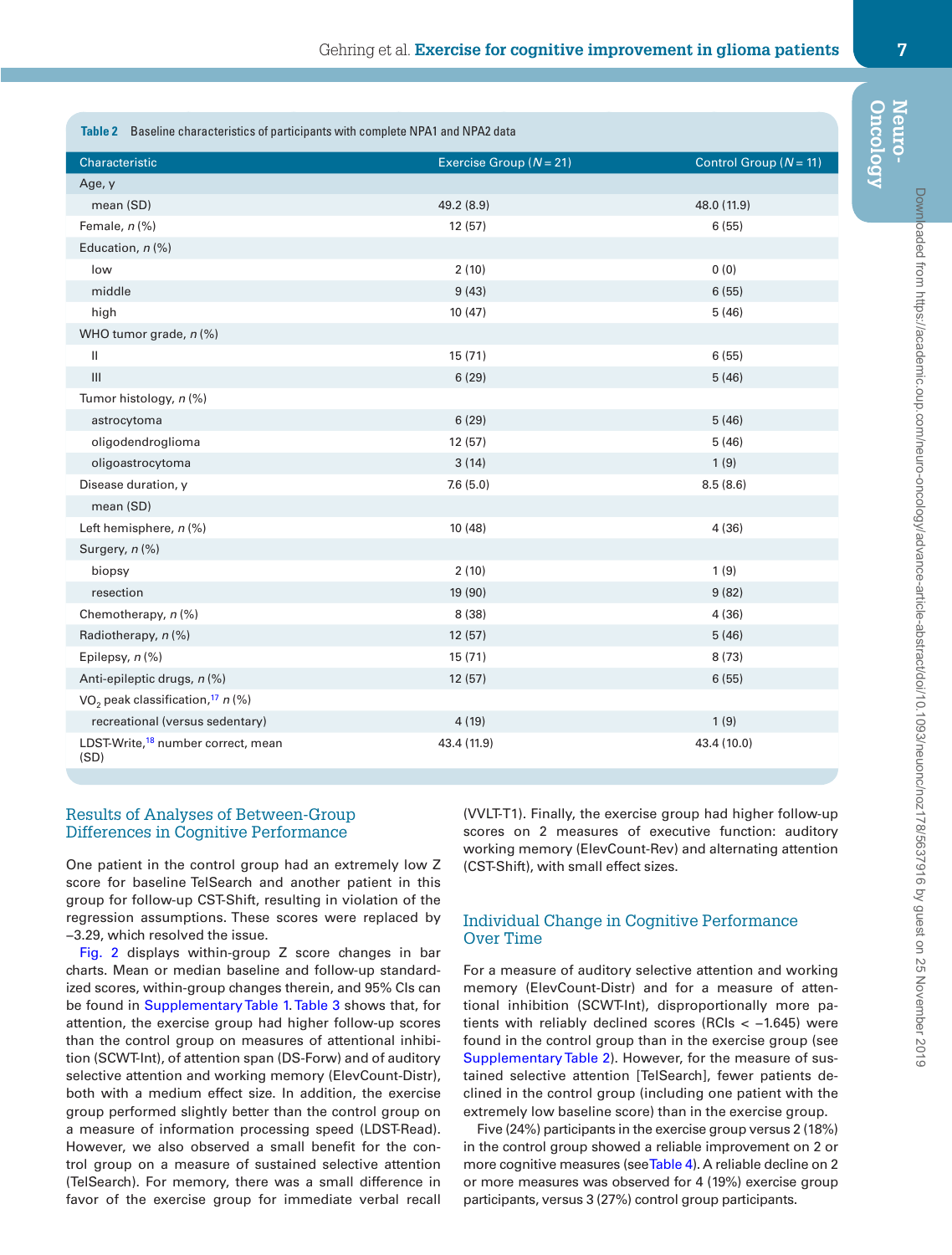<span id="page-8-0"></span>

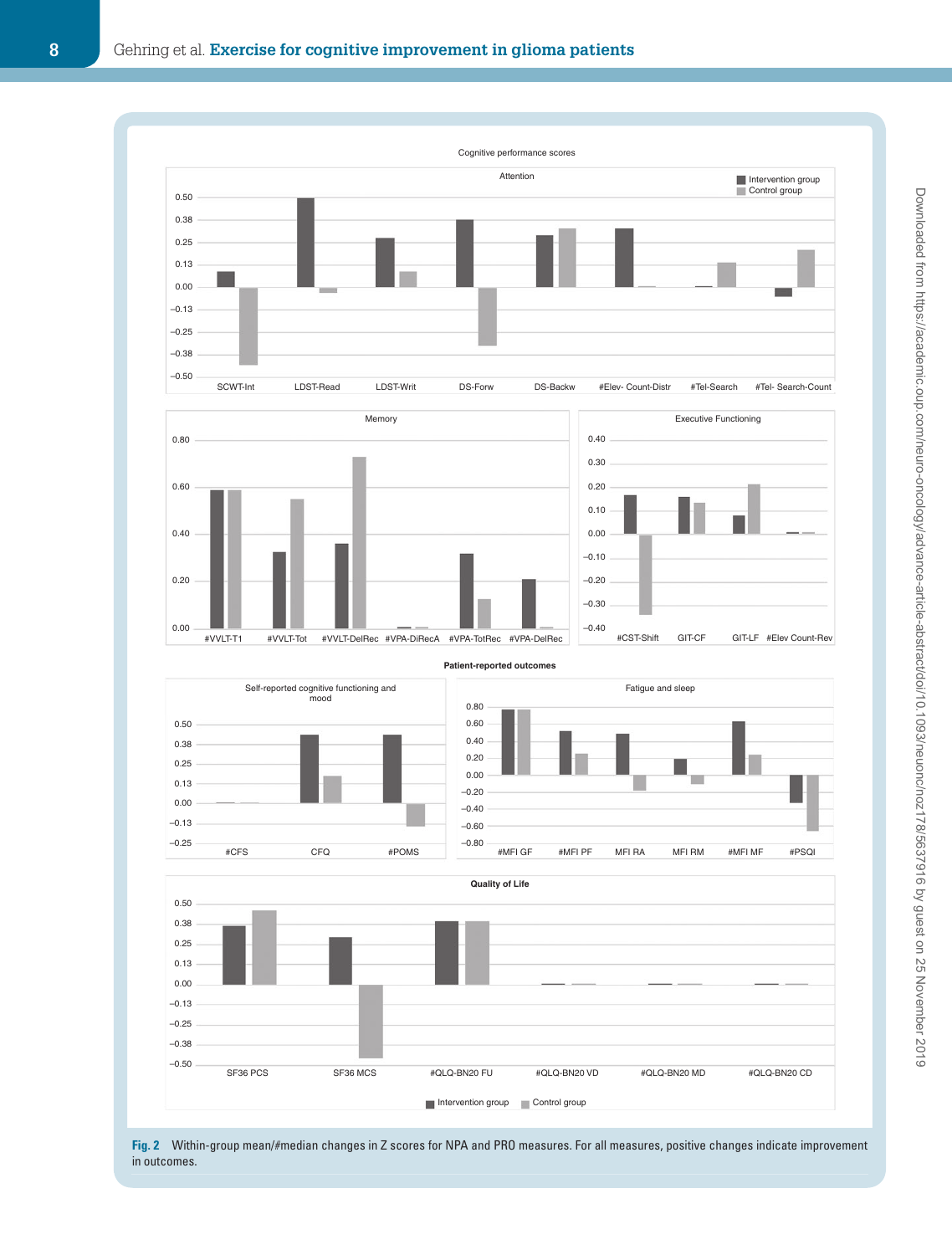<span id="page-9-0"></span>

| <b>Table 3</b> Between-group effects on NPA and PRO measures |                          |                                     |                              |  |
|--------------------------------------------------------------|--------------------------|-------------------------------------|------------------------------|--|
| <b>Cognitive Performance</b>                                 | <b>B</b> [95% CI]        | <b>Patient-Reported Outcomes</b>    | <b>B</b> [95% CI]            |  |
| <b>Measures</b>                                              | Exercise Group $n = 21$  |                                     | Exercise Group $n = 20$      |  |
|                                                              | Control Group $n = 11$   |                                     | Control Group $n = 11$       |  |
| <b>Attention</b>                                             |                          | Self-reported cognitive functioning |                              |  |
| <b>SCWT-Int</b>                                              | $+0.52$ [0.05;0.99]      | <b>CFS</b> total                    | $+0.20$ [-0.45;0.86]         |  |
| LDST-Read                                                    | $+0.47$ [-0.16;1.10]     | CFQ total                           | $+0.04$ [-0.52;0.60]         |  |
| <b>LDST-Write</b>                                            | $+0.18[-0.20;0.56]$      | <b>Fatigue and sleep</b>            |                              |  |
| DS-Forw                                                      | $+0.57$ [-0.01;1.14]     | MFI-GF                              | $+0.14$ [-0.43;0.71]         |  |
| <b>DS-Backw</b>                                              | $-0.04$ [ $-0.89;0.81$ ] | MFI-PF                              | $+0.52[-0.23;1.27]$          |  |
| ElevCount-Distr                                              | $+0.51$ [0.03;0.98]      | MFI-RA                              | $+0.63$ [-0.17;1.43]         |  |
| <b>TelSearch</b>                                             | $-0.47$ [ $-1.43;0.49$ ] | MFI-RM                              | $+0.19$ [-0.51;0.89]         |  |
| <b>TelSearch-Count</b>                                       | $-0.13[-0.81;0.55]$      | MFI-MF                              | $0.00$ [-0.57;0.56]          |  |
| <b>Memory</b>                                                |                          | <b>PSQI</b> total                   | $+0.34[-0.23;0.91]$          |  |
| VVLT-T1                                                      | $+0.29[-0.56;1.13]$      | <b>Mood</b>                         |                              |  |
| <b>VVLT-Tot</b>                                              | $+0.16[-0.42;0.74]$      | <b>POMS</b> total                   | $+0.50$ [0.04;0.96]          |  |
| <b>VVLT-DelRec</b>                                           | $+0.11$ [-0.49;0.71]     | <b>Quality of life</b>              |                              |  |
| <b>VPA-DiRecA</b>                                            | $-0.02$ [ $-1.13;1.10$ ] |                                     |                              |  |
| <b>VPA-TotRec</b>                                            | $+0.13$ [-0.35;0.62]     | SF36 PCS                            | $-0.18$ [ $-0.86$ ; $0.49$ ] |  |
| <b>VPA-DelRec</b>                                            | $+0.14[-0.20;0.48]$      | SF36 MCS                            | $+0.63[-0.16;1.41]$          |  |
| <b>Executive function</b>                                    |                          | QLQ-BN20 FU                         | $+0.08[-0.52; 0.68]$         |  |
| <b>CST-Shift</b>                                             | $+0.35$ [ $-0.30;0.99$ ] | QLQ-BN20VD                          | $+0.19$ [-0.27; 0.66]        |  |
| GIT-LF                                                       | $-0.13$ [ $-0.61;0.35$ ] | QLQ-BN20 MD                         | $+0.14$ [-0.30; 0.59]        |  |
| GIT-CF                                                       | $+0.07[-0.45;0.59]$      | QLQ-BN20 CD                         | $-0.01$ [ $-0.46$ ; 0.45]    |  |
| ElevCount-Rev                                                | $+0.25$ [-0.23;0.73]     |                                     |                              |  |

**Abbreviations:** B, regression coefficient. CI, confidence interval.

<span id="page-9-1"></span>**Table 4** Numbers of tests with reliably improved and reliably declined individuals in each group

|                                                        |                | Reliable Improvement  |                      | <b>Reliable Decline</b>  |                      |
|--------------------------------------------------------|----------------|-----------------------|----------------------|--------------------------|----------------------|
|                                                        |                | <b>Exercise Group</b> | <b>Control Group</b> | <b>Exercise Group</b>    | <b>Control Group</b> |
| Number of test variables (standardized resid-<br>uals) | $\mathbf 0$    | $9(-0.3)$             | 6(0.4)               | 12(0.7)                  | $3(-0.9)$            |
|                                                        | 1              | 7(0.2)                | $3(-0.2)$            | $5(-0.6)$                | 5(0.8)               |
|                                                        | $\overline{2}$ | $1(-0.7)$             | 2(1.0)               | 4(0.0)                   | 2(0.0)               |
|                                                        | 3              | 2(0.6)                | $0(-0.8)$            | $0(-0.8)$                | 1(1.1)               |
|                                                        | 4              | 1(0.4)                | $0(-0.6)$            |                          |                      |
|                                                        | 5              | 1(0.4)                | $0(-0.6)$            | $\overline{\phantom{0}}$ | $\qquad \qquad -$    |
| Total n patients                                       |                | 21                    | 11                   | 21                       | 11                   |
|                                                        |                |                       |                      |                          |                      |

### Results of Analyses of Between-Group Differences in PROs

[Fig. 2](#page-8-0) displays within-group changes of Z scores in bar charts. Mean or median baseline and follow-up standardized scores, within-group changes therein, and 95% CIs are shown in [Supplementary Table 1](http://academic.oup.com/neuro-oncology/article-lookup/doi/10.1093/neuonc/noz178#supplementary-data).

Post-intervention, the exercise group had higher outcomes than the control group on 1 of 2 measures of selfreported cognitive functioning (CFS total), with a small

effect size [\(Table 3](#page-9-0)). We also observed a small benefit for sleep (PSQI total) and less fatigue with respect to 2 scales (Physical fatigue and Reduced activity) of medium effect size, for the exercise group. Finally, patients reported better mood (POMS total) and mental health–related quality of life (SF36 MCS) in the exercise group versus the control group, both with a medium effect size. We observed no between-group differences for the brain cancer specific health-related quality of life scales (QLQ BN-20 FU, VD, MD, and CD).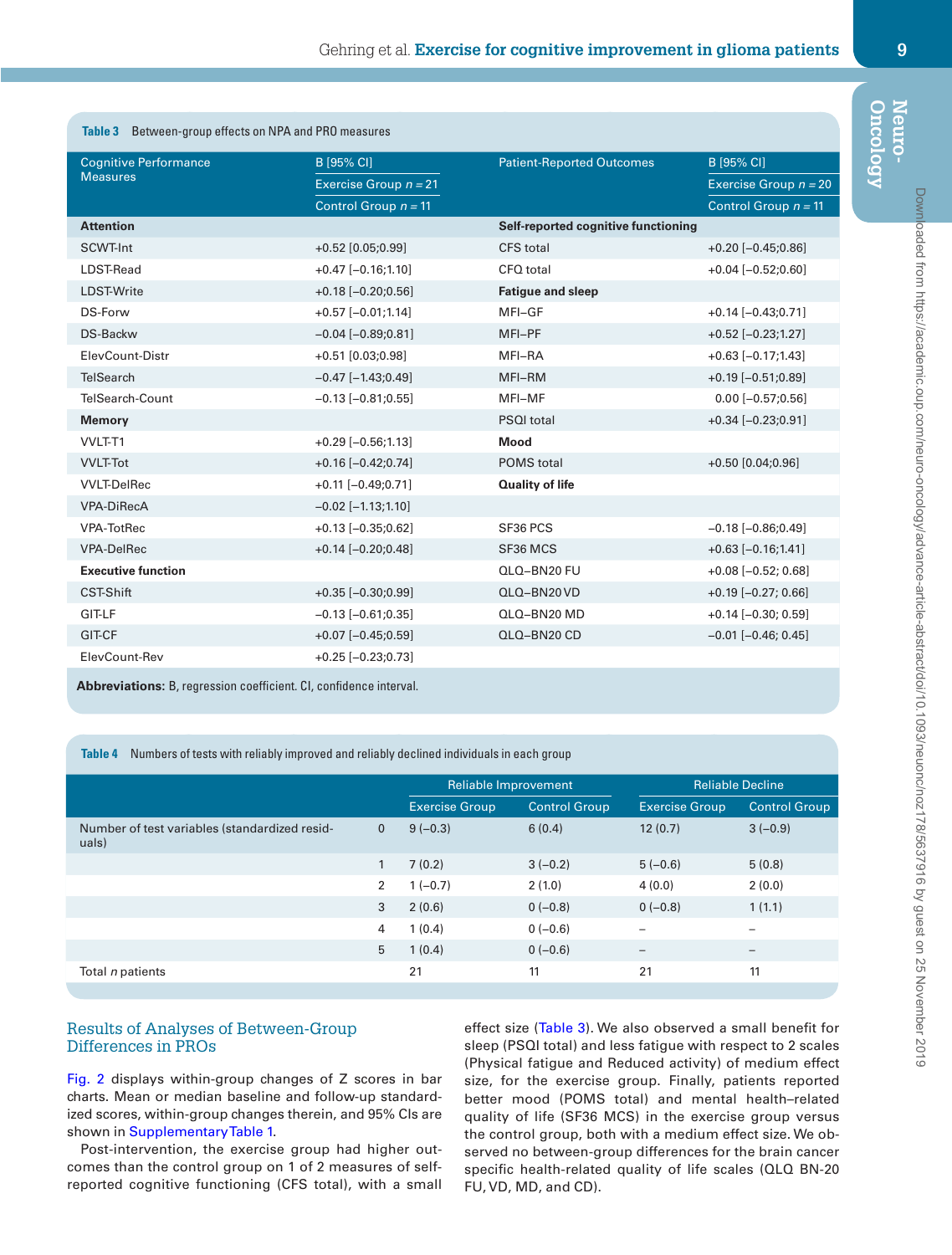# **Discussion**

We conducted a pilot RCT of a 6-month, home-based, remotely coached aerobic exercise program intended to ameliorate cognitive impairment in patients with stable grades II and III glioma. Thirty-four patients were randomized to the exercise group or to the control group. In our first report on the feasibility of this program, $14$  we concluded that recruitment was challenging and time-consuming but that adherence, safety, and patient satisfaction were good. In addition, physical fitness, as measured with maximum exercise testing, improved in the exercise group but not in the control group.

Here, we evaluated indications of effects of the program on cognitive test performance and PROs. Although, at the group level, the results suggested trends toward better cognitive performance after exercise, at the individual level these changes did not always reach our rather stringent cutoffs for reliable change. Despite this, trends supporting further exploration of exercise interventions in patients with glioma are clearly present.

In this sample, for most cognitive measures, betweengroup differences at follow-up, after correction for baseline cognitive performance, favored the exercise group. Patients in the exercise group had higher scores than those in the control group on a measure of attentional inhibition, of attention span, and of auditory selective attention and working memory, each with a medium effect size. In addition, small differences in favor of the exercise group were observed for a measure of information processing speed and of immediate verbal recall, and for 2 measures of executive function: auditory working memory and alternating attention/shifting. However, we also observed a small benefit for the control group on a measure of sustained selective attention.

The cognitive benefits of exercise were mostly observed for measures with a clear component of information processing speed and working memory, functions that are important for everyday mental operations, such as calculating, reasoning, and decision making. These findings are consistent with the literature on cognitive effects of exercise in other patient populations, in which effects on global or multiple domains of cognitive function have been reported most frequently.<sup>43,[44](#page-13-1)</sup> However, in studies that evaluated effects on separate cognitive domains, benefits for attention and executive function are most often reported.<sup>9,[43](#page-13-0)</sup>

The individual-level findings (somewhat more patients who declined on a measure of attentional inhibition and of auditory selective attention and working memory, and fewer patients who declined on a measure of sustained selective attention [or vigilance] in the control group compared with the intervention group) were consistent with the group-level findings for these measures. One explanation for the observed benefit for the control group on sustained selective attention may be that exercise reduces participants' arousal levels, resulting in lower vigilance, as has been reported in a previous small trial in patients with insomnia.[45](#page-13-2) It may also be an effect of the advice to maintain an active lifestyle, or it could be a chance finding.

Overall, at the individual level, only a few patients appeared to improve reliably over time, although improvements occurred slightly more frequently in the exercise group. At the same time, individual cognitive decline occurred rather frequently in both groups. The criteria for individual reliable change were based on a control group of patients who were somewhat younger and for whom data from a third assessment were used, $41$  and therefore practice effects in that previous group may have been larger. In that case, the number of improved and declined individuals in the current sample may have been underestimated.

With respect to the PROs, analyses suggested consistent between-group differences in favor of the exercise group. At 6 months, these patients reported less physical fatigue and less reduced activity, and better mood and mental health–related quality of life, all of medium effect size. In addition, we observed small effects for sleep and selfreported cognitive functioning. No substantial differences were observed for general fatigue, mental fatigue, and reduced motivation or for brain cancer specific and physical health–related quality of life.

We would emphasize that, due to the small sample size in this exploratory trial, the results are tentative and suggestive only. As this was one of the first studies in this area, we included many outcome measures to estimate potential effects for the multitude of symptoms that patients with brain tumors face. The combination of many outcome measures and small groups—in which we observed some extreme values—increases the likelihood of chance findings related to sample idiosyncrasies. After 2 dropouts, the proportion of patients with grade III glioma in the exercise group was somewhat smaller (29%) than in the control group (46%) at the 6-month timepoint. Therefore, neuropsychological improvements over time in the intervention group could have been affected, in part, by the slightly higher proportion of grade II patients.

The sample we were able to include was smaller than we had anticipated. This was due to a combination of stringent selection criteria and low uptake (25% of eligible patients)[.14](#page-12-7) During recruitment, many eligible patients reported a lack of time or motivation to participate in the trial and/or training program. Consequently, the sample consisted of a motivated group of patients for whom an intensive exercise program may be particularly feasible. This suggests that the intervention, in its current form, may be of interest and benefit to a relatively small subset of the target population.

A strength of the study was the careful consideration of the exercise parameters, based on previous research in other populations indicating that the cognitive benefits of exercise, and the underlying biological mechanisms in terms of enhanced angiogenesis, upregulation of neurotrophins, and increased neurogenesis, may be more strongly related to aerobic training versus other types of exercise, such as resistance training (only).<sup>9,[44](#page-13-1)</sup> Given this rationale, we considered cardiorespiratory fitness as an intermediate endpoint to determine feasibility of an exercise program specifically designed to improve cognitive function. The setup of our exercise program (ie, 3 aerobic training sessions of 20 to 45 minutes at 60-85% of the maximum heart rate per week during 6 months) resulted in increased cardiorespiratory fitness and suggested cognitive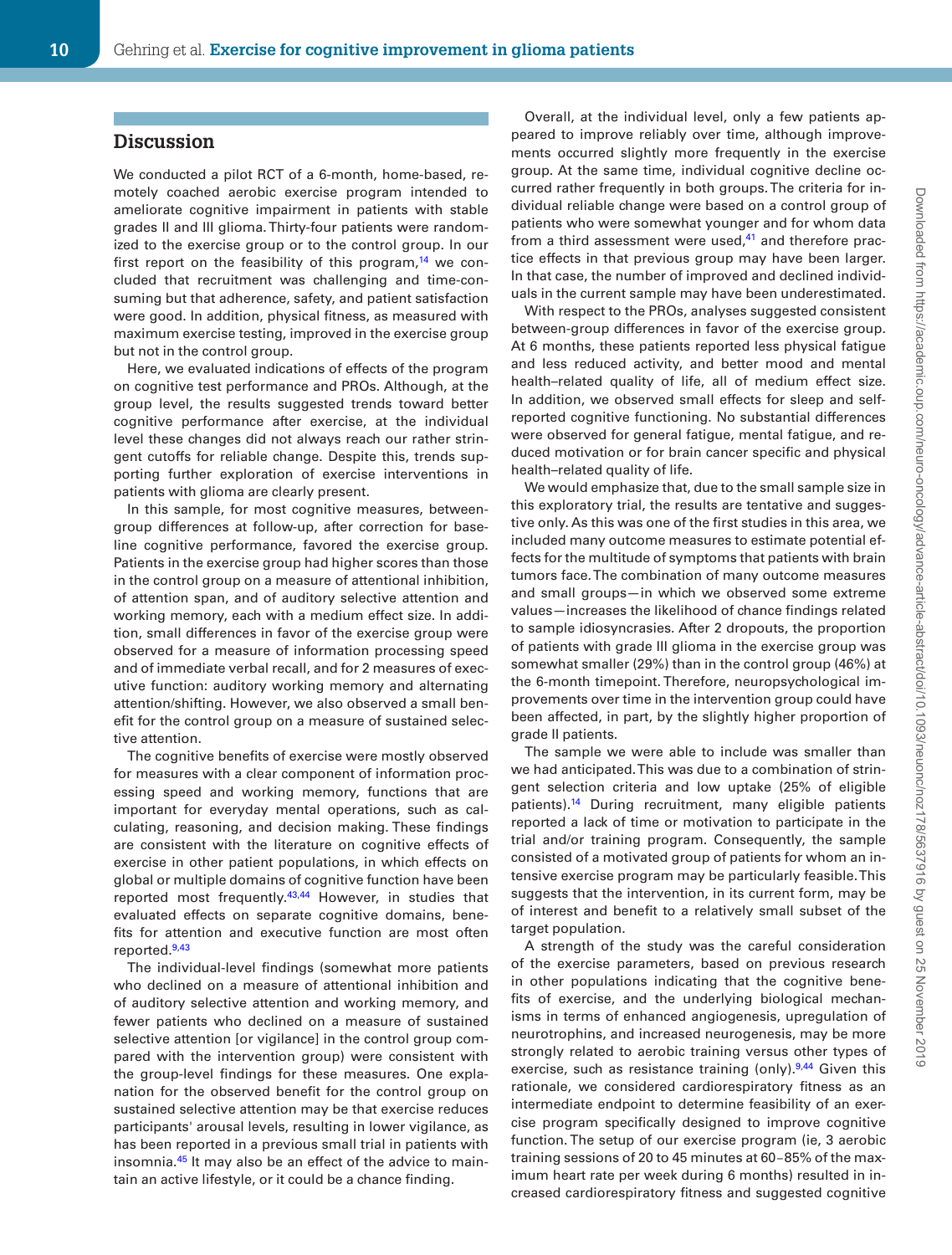improvements, which is consistent with the conceptual working mechanism of our exercise intervention. A drawback of this rather intensive exercise regimen, however, is that during the study's recruitment phase it may have been perceived as too intimidating for less motivated patients. Among the motivated group of participants we included, 17 reported a willingness to continue to exercise, of whom 9 indicated the intention to decrease the frequency to 1 or 2 training sessions per week. It is unclear whether a lowerfrequency regimen would yield or maintain acceptable effects on physical and cognitive measures and/or PROs.

To conclude, 6 months of home-based, remotely coached exercise is feasible in terms of adherence, safety, and patient satisfaction in a select group of motivated stable glioma patients, and exercise may improve their cardiorespiratory fitness.<sup>14</sup> Small to medium effects were also observed for several cognitive performance measures of attention, memory, and executive function and for selfreported cognitive functioning, fatigue, sleep, mood, and quality of life.

Although the performance of this trial required much effort and did not demonstrate clear cognitive effects of exercise for individual patients, we believe that conducting follow-up research would be worth the effort. Patients with brain tumors are known to have considerably reduced physical fitness.<sup>46</sup> Recently, Cormie and colleagues provided a strong theoretical rationale, based on evidence from other cancer and chronic disease populations, for the potential beneficial effects of exercise on the physical, cognitive, and psychological symptoms related to brain cancer and its treatment.<sup>12</sup> In addition, exercise may be beneficial in terms of reducing seizure suscepti-bility.<sup>[47](#page-13-4)</sup> If exercise aids in the management of multiple brain cancer symptoms, this may be a relatively inexpen-sive intervention.<sup>[12](#page-12-33)</sup> Appropriately designed, well-executed RCTs are needed to demonstrate whether (home-based, remotely coached) exercise interventions are (cost) effective in reducing a range of symptoms and functional limitations, with very few adverse effects, in patients with brain cancer.

These studies especially need larger samples to obtain sufficient power to perform formal hypothesis tests, and to detect small to medium effects on physical and cognitive measures and PROs. However, recruitment of large samples will be a challenge. Therefore, sufficient time should be allocated, and involvement of a relatively large number of study centers may be necessary. Studies offering a program with a lower frequency of exercise sessions per week might have a higher uptake. During such a program, the frequency could be increased for patients who are able and willing to meet the exercise recommendation for cancer survivors.<sup>48</sup> Although brain tumor patients generally report a preference for home-based exercise, [49](#page-13-6)[,50](#page-13-7) 4 patients in our sample indicated preferring face-to-face or group training.<sup>[14](#page-12-7)</sup> Offering patients the choice of home-based training, faceto-face supervision, and/or group training in a physical therapy center may further increase uptake. Furthermore, combining physical training with (simultaneous) cognitive training with gaming elements may be more attractive for patients to attend to, and at the same time have stronger

cognitive effects.<sup>8</sup> The larger samples that may be obtained in these ways may facilitate determining which specific patients would benefit most from exercise interventions. In addition, dose-response relationships should be examined to determine a minimal effective dose. Including a longterm follow-up assessment could provide information on the maintenance of exercise behavior and the benefits of exercise. Furthermore, future studies could include inflammatory markers or measures of neurotrophic factors such as brain-derived neurotrophic factor to determine biological mechanisms of the potential relationship between exercise and cognitive function in patients with brain tumors.

# **Supplementary Material**

Supplementary data are available online at *Neuro-Oncology* (<http://neuro-oncology.oxfordjournals.org/>).

## **Keywords**

brain neoplasms | cognitive function | exercise | glioma | patient reported outcome measures

# **Funding**

This research was supported by the Dutch Cancer Society (UvT2010-4642).

**Conflict of interest statement.** The author(s) indicated no potential conflicts of interest.

**Authorship statement.** Conception and design: KG, MSt, CK, MT, NA, MSi. Provision of study materials or patients: CT, MB, MH, GR, MT. Collection and assembly of data: KG, EV, CK. Data analysis and interpretation: KG, MSt, EV, CK, CT, MB, MH, GR, MT, NA, MSi. Manuscript writing: KG, MSt, EV, CK, MB, MH, CT, GR, MT, NA, MSi. Final approval of manuscript: KG, MSt, EV, CK, MB, MH, CT, GR, MT, NA, MSi.

# **Acknowledgments**

We thank our research assistants Fleur Franken, Sophie van der Linden, Wietske Schimmel, Eline Verhaak, Karin Eichhorn, and Fleur Kuipers, and the Sports Medical Centers from Amphia Hospital Breda, Elkerliek Hospital Helmond, Jeroen Bosch Hospital Den Bosch, Maxima Medical Center Eindhoven, Medical Center Haaglanden Den Haag, and SportMedisch Advies Centrum Rotterdam.

**Oncology Neuro-**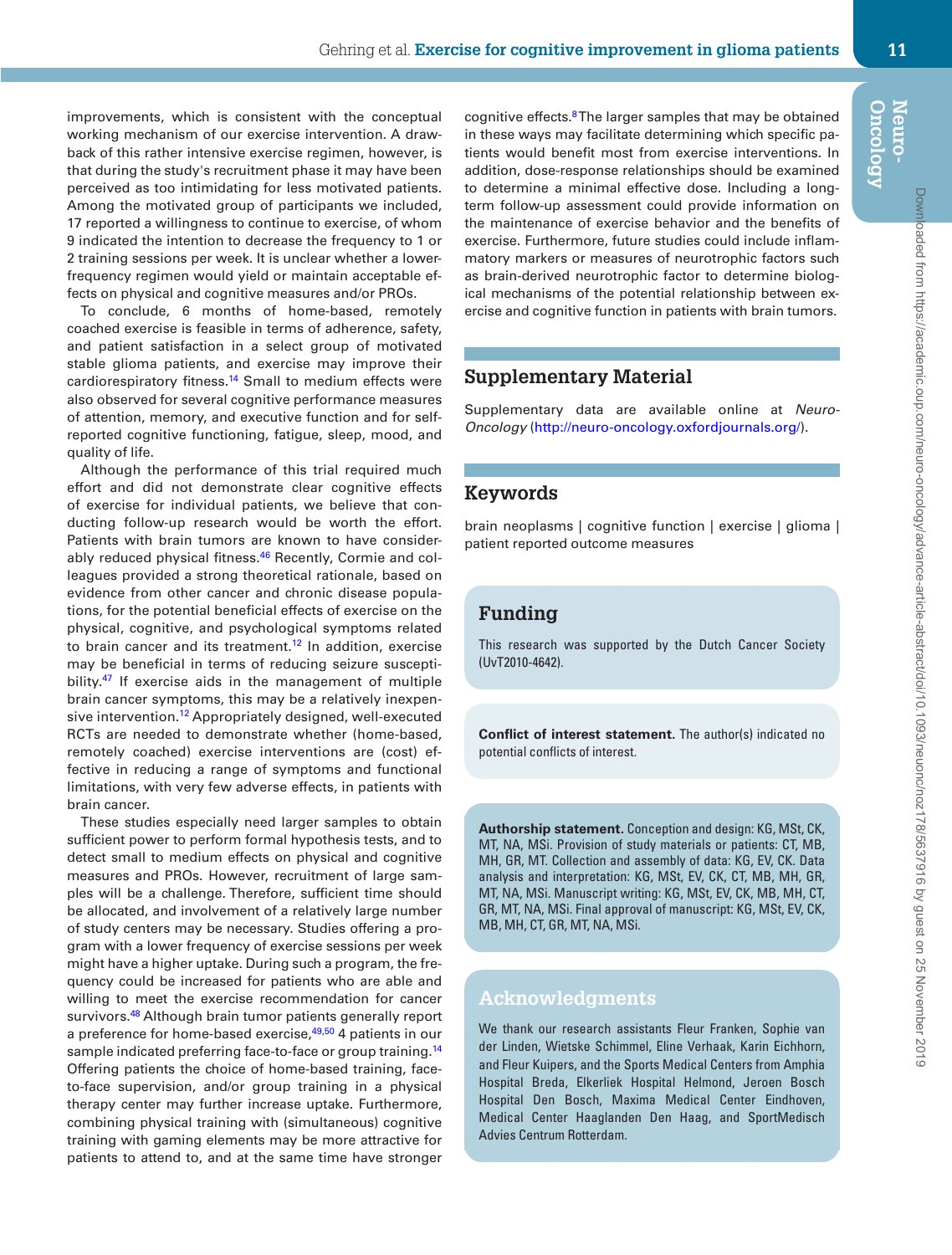# **References**

- <span id="page-12-0"></span>1. Tucha O, Smely C, Preier M, Lange KW. Cognitive deficits before treatment among patients with brain tumors. *Neurosurgery.* 2000;47(2):324–333.
- <span id="page-12-1"></span>2. Laack NN, Brown PD, Ivnik RJ, et al; North Central Cancer Treatment Group. Cognitive function after radiotherapy for supratentorial lowgrade glioma: a North Central Cancer Treatment Group prospective study. *Int J Radiat Oncol Biol Phys.* 2005;63(4):1175–1183.
- <span id="page-12-2"></span>3. van Lonkhuizen PJC, Klaver KM, Wefel JS, Sitskoorn MM, Schagen SB, Gehring K. Interventions for cognitive problems in adults with brain cancer: a narrative review. *Eur J Cancer Care (Engl).* 2019;28(3):e13088.
- <span id="page-12-3"></span>4. Cotman CW, Berchtold NC, Christie LA. Exercise builds brain health: key roles of growth factor cascades and inflammation. *Trends Neurosci.* 2007;30(9):464–472.
- 5. McDonnell MN, Smith AE, Mackintosh SF. Aerobic exercise to improve cognitive function in adults with neurological disorders: a systematic review. *Arch Phys Med Rehabil.* 2011;92(7):1044–1052.
- 6. Cumming TB, Tyedin K, Churilov L, Morris ME, Bernhardt J. The effect of physical activity on cognitive function after stroke: a systematic review. *Int Psychogeriatr.* 2012;24(4):557–567.
- 7. Campbell KL, Kam JWY, Neil-Sztramko SE, et al. Effect of aerobic exercise on cancer-associated cognitive impairment: a proof-of-concept RCT. *Psychooncology.* 2018;27(1):53–60.
- <span id="page-12-4"></span>8. Fabel K, Kempermann G. Physical activity and the regulation of neurogenesis in the adult and aging brain. *Neuromolecular Med.* 2008;10(2):59–66.
- <span id="page-12-5"></span>9. Stimpson NJ, Davison G, Javadi AH. Joggin' the noggin: towards a physiological understanding of exercise-induced cognitive benefits. *Neurosci Biobehav Rev.* 2018;88:177–186.
- 10. Baima J, Omer ZB, Varlotto J, Yunus S. Compliance and safety of a novel home exercise program for patients with high-grade brain tumors, a prospective observational study. *Support Care Cancer.* 2017;25(9):2809–2814.
- 11. Capozzi LC, Boldt KR, Easaw J, Bultz B, Culos-Reed SN. Evaluating a 12-week exercise program for brain cancer patients. *Psychooncology.* 2016;25(3):354–358.
- <span id="page-12-33"></span>12. Cormie P, Nowak AK, Chambers SK, Galvão DA, Newton RU. The potential role of exercise in neuro-oncology. *Front Oncol.* 2015;5:85.
- <span id="page-12-6"></span>13. Riggs L, Piscione J, Laughlin S, et al. Exercise training for neural recovery in a restricted sample of pediatric brain tumor survivors: a controlled clinical trial with crossover of training versus no training. *Neuro Oncol.* 2017;19(3):440–450.
- <span id="page-12-7"></span>14. Gehring K, Kloek CJ, Aaronson NK, et al. Feasibility of a home-based exercise intervention with remote guidance for patients with stable grade II and III gliomas: a pilot randomized controlled trial. *Clin Rehabil.* 2018;32(3):352–366.
- <span id="page-12-8"></span>15. ALEA*.* ALEA AVL.<https://prod.tenalea.net/avl/dm>[/.](http:///) Accessed 30 August 2019.
- <span id="page-12-9"></span>16. Scott NW, McPherson GC, Ramsay CR, Campbell MK. The method of minimization for allocation to clinical trials. a review. *Control Clin Trials.* 2002;23(6):662–674.
- <span id="page-12-10"></span>17. Vos JA. *Ergometrie en Trainingsbegeleiding [Ergometry and Training Supervision]*. 7th ed. Otterlo, Netherlands: Author; 2013.
- <span id="page-12-11"></span>18. Jolles J, Houx PJ, Van Boxtel MPJ, Ponds RWHM. *Maastricht Aging Study: Determinants of Cognitive Aging.* Maastricht, Netherlands: Neuropsych Publishers; 1995.
- <span id="page-12-12"></span>19. Thomas S, Reading J, Shephard RJ. Revision of the Physical Activity Readiness Questionnaire (PAR-Q). *Can J Sport Sci.* 1992;17(4):338–345.
- <span id="page-12-13"></span>20. Kemper HGC, Ooijendijk WTM, Stiggelbout M. Consensus over de Nederlandse Norm voor Gezond Bewegen [Consensus on

the Dutch standard for healthy exercise]. *TSG: Tijdschrift voor gezondheidswetenschappen*. 2000; 78(3):180–183.

- 21. Stroop JR. Studies of interference in serial verbal reactions. *J Exp Psychol*. 1935; 18(6):643–662.
- 22. Hammes J. *De Stroop Kleur-Woord Test: Handleiding [The Stroop Color-Word Test: Manual]*. Amsterdam, Netherlands: Harcourt; 1971.
- 23. Houx PJ, Jolles J, Vreeling FW. Stroop interference: aging effects assessed with the Stroop Color-Word Test. *Exp Aging Res.* 1993;19(3):209–224.
- <span id="page-12-15"></span>24. Wechsler D. *WAIS-R Manual.* New York, NY: The Psychological Corporation; 1981.
- <span id="page-12-16"></span>25. Lezak MD, Howieson DB, Loring DW, Hannay HJ, Fischer JS. *Neuropsychological Assessment.* 4th ed. New York, NY: Oxford University Press; 2004.
- <span id="page-12-17"></span>26. Robertson IH, Ward T, Ridgeway V, Nimmo-Smith I. *The Test of Everyday Attention.* Bury St Edmunds, UK: Thames Valley Test Company; 1994.
- <span id="page-12-18"></span>27. Brand N, Jolles J. Learning and retrieval rate of words presented auditorily and visually. *J Gen Psychol.* 1985;112(2):201–210.
- <span id="page-12-19"></span>28. Vink M, Jolles J. A new version of the trail-making test as an information processing task. *J Clin Neuropsychol*. 1985; 7:162.
- <span id="page-12-20"></span>29. Van der Elst W, Van Boxtel MP, Van Breukelen GJ, Jolles J. The concept shifting test: adult normative data. *Psychol Assess.* 2006;18(4):424–432.
- <span id="page-12-21"></span>30. Luteijn F, Van der Ploeg FAE. *Handleiding Groninger Intelligentie Test (GIT)*. Lisse, Netherlands: Swets and Zeitlinger; 1983.
- <span id="page-12-22"></span>31. Stewart AL, Ware JE, Sherbourne CD, Wells KB. *Psychological Distress/ Well-Being and Cognitive Functioning Measures. Measuring Functioning and Well-Being: The Medical Outcomes Study Approach.* Durham, NC: Duke University; 1992:102–142.
- <span id="page-12-23"></span>32. Broadbent DE, Cooper PF, FitzGerald P, Parkes KR. The Cognitive Failures Questionnaire (CFQ) and its correlates. *Br J Clin Psychol.* 1982;21(Pt 1):1–16.
- <span id="page-12-24"></span>33. Ponds RWHM, Rozendaal N, Jolles J. *The Cognitive Failure Questionnaire: Factor Structure, Effects of Age, Sex and Education and the Relation with Cognitive Performance and Psychosocial Variables.* Maastricht, Netherlands: Neuropsych Publishers; 1999.
- <span id="page-12-25"></span>34. Smets EM, Garssen B, Bonke B, De Haes JC. The Multidimensional Fatigue Inventory (MFI) psychometric qualities of an instrument to assess fatigue. *J Psychosom Res.* 1995;39(3):315–325.
- <span id="page-12-26"></span>35. Buysse DJ, Reynolds CF 3rd, Monk TH, Berman SR, Kupfer DJ. The Pittsburgh Sleep Quality Index: a new instrument for psychiatric practice and research. *Psychiatry Res.* 1989;28(2):193–213.
- <span id="page-12-30"></span>36. Curran SL, Andrykowski MA, Studts MA, Jamie L. Short form of the Profile of Mood States (POMS-SF): psychometric information. *Psychol Assess*. 1995; 7(1):80–83.
- <span id="page-12-31"></span>37. Osoba D, Aaronson NK, Muller M, et al. The development and psychometric validation of a brain cancer quality-of-life questionnaire for use in combination with general cancer-specific questionnaires. *Qual Life Res.* 1996;5(1):139–150.
- <span id="page-12-32"></span>38. Ware JE Jr, Sherbourne CD. The MOS 36-item short-form health survey (SF-36). I. Conceptual framework and item selection. *Med Care.* 1992;30(6):473–483.
- <span id="page-12-14"></span>39. Field A. *Discovering Statistics Using SPSS.* 2nd ed. Thousand Oaks, CA: Sage Publications, Inc; 2005.
- <span id="page-12-27"></span>40. Maassen GH, Bossema E, Brand N. Reliable change and practice effects: outcomes of various indices compared. *J Clin Exp Neuropsychol.* 2009;31(3):339–352.
- <span id="page-12-28"></span>41. Gehring K, Aaronson NK, Gundy CM, Taphoorn MJ, Sitskoorn MM. Predictors of neuropsychological improvement following cognitive rehabilitation in patients with gliomas. *J Int Neuropsychol Soc.* 2011;17(2):256–266.
- <span id="page-12-29"></span>42. Rijnen SJM, van der Linden SD, Emons WHM, Sitskoorn MM, Gehring K. Testretest reliability and practice effects of a computerized neuropsychological battery: A solution-oriented approach. *Psychol Assess.* 2018;30(12):1652–1662.